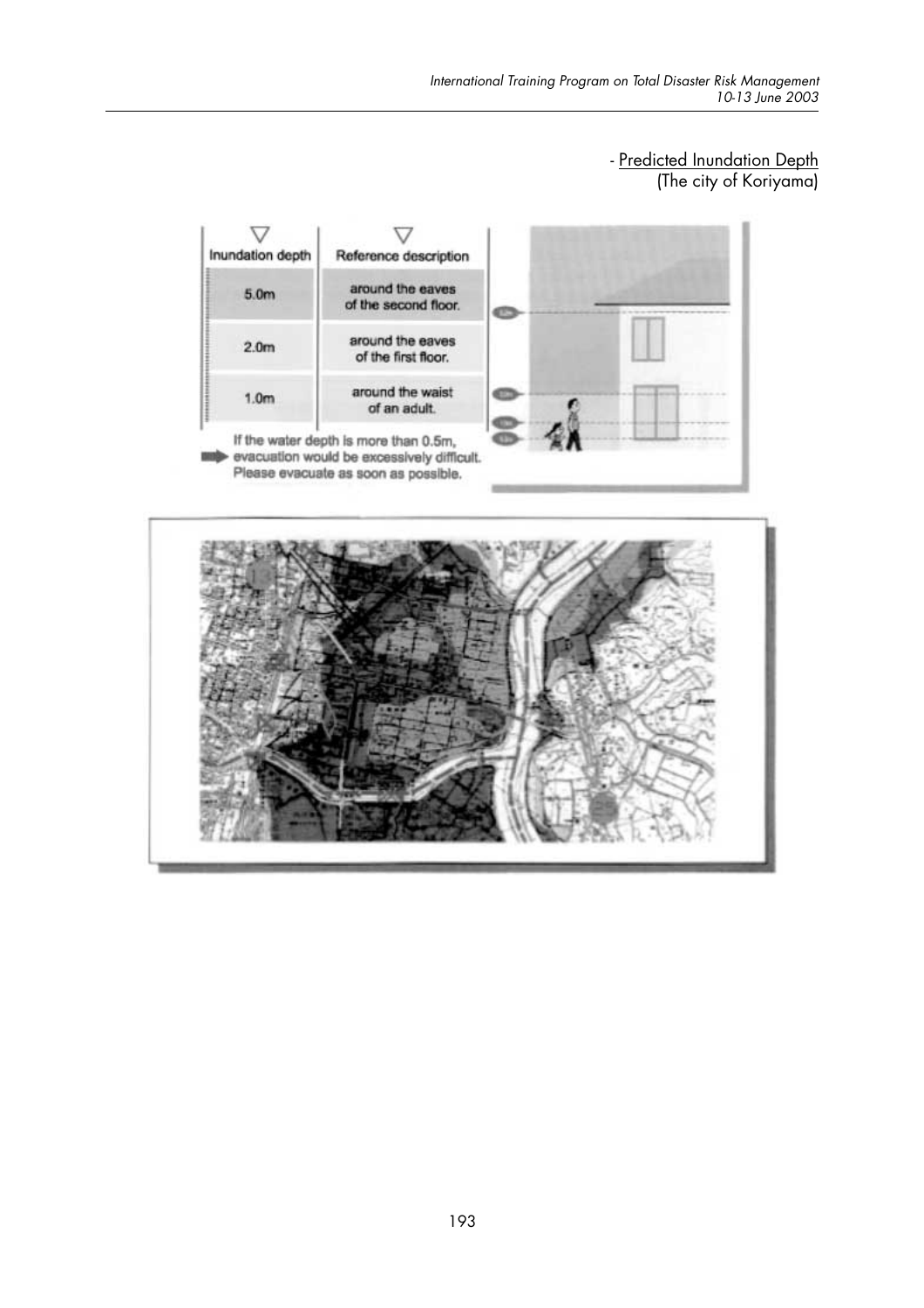- Refugee (The city of Koriyama)

#### Identify your refuge !

Flood Hazard Maps designate proper refuges for respective town blocks, so that the evacuation time and distance would be minimized, and as well show the location of the refuges and the direction of evacuation with arrows. The names of refuges designated for respective town blocks are listed in a table. Flood Hazard Maps further indicate Emergency refuges (to be used for

emergency evacuation), when unable to evacuate to the designated refuges.



Markings of Refuges

| Name of Town-blocks   | Nos in Map | Name of refuges           |
|-----------------------|------------|---------------------------|
| 高倉第一、二、三町内会<br>下萱沼町内会 | ◉          | 高倉小学校                     |
| 上萱沼町内会                | ❶          | 上萱沼集会所                    |
| 梅沢町内会                 | @<br>⊛     | 日和田公民館梅沢分館<br>延曲寺         |
| 鬼生田3.4区               | ⊛          | 鬼生田小学校                    |
| 三町目平町内会、芹沢区           | ◉          | 西田地区交流センター                |
| 八丁目町内会                | ◉<br>◉     | 日和田公民館八丁目分館<br>花かつみ豊心園体育館 |
| 堂坂町内会                 | ø          | 堂坂集会所                     |

Zoning and designation of refuges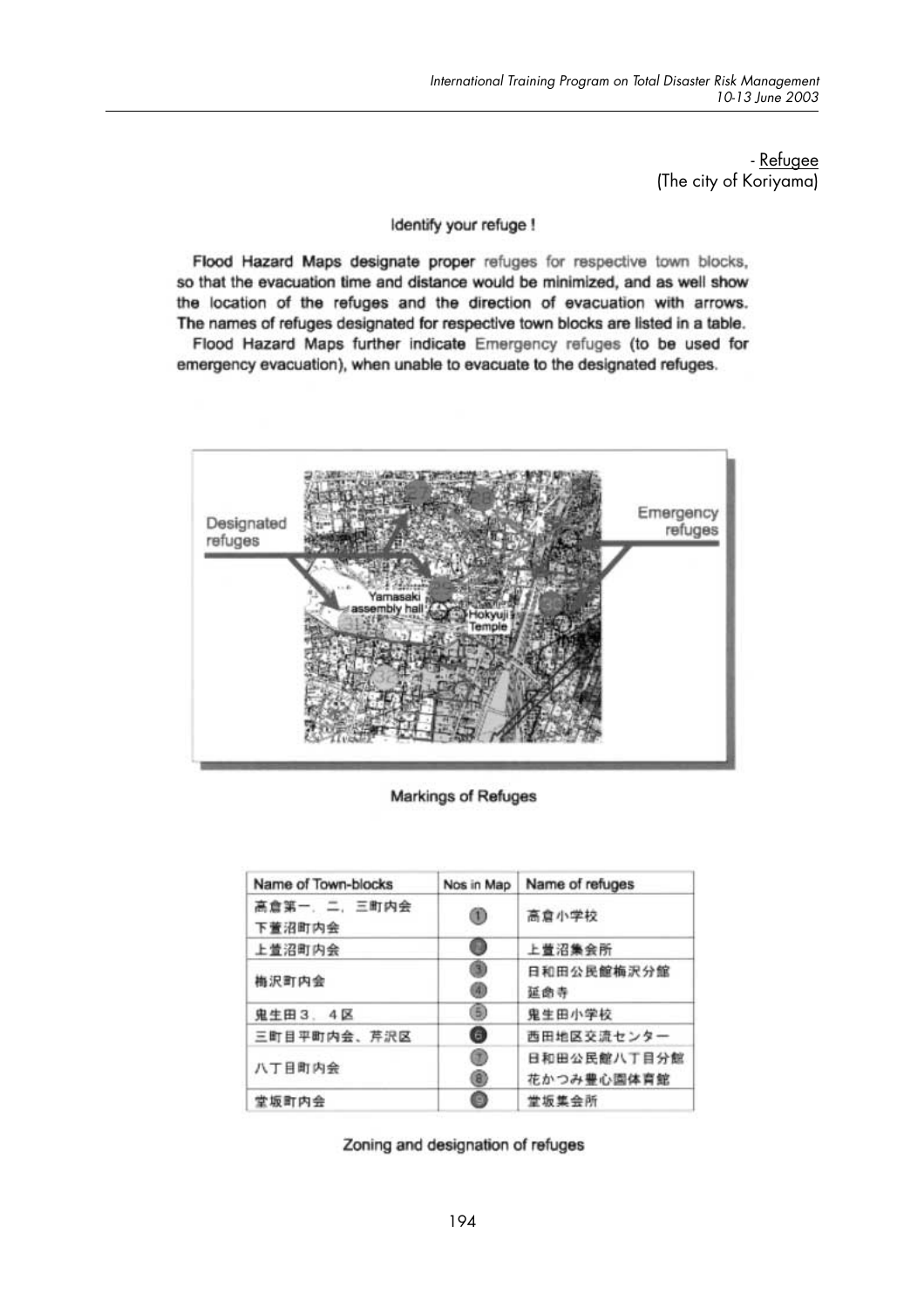- Evacuation Route (The city of Koriyama)



Mark down evacuation route on the Map!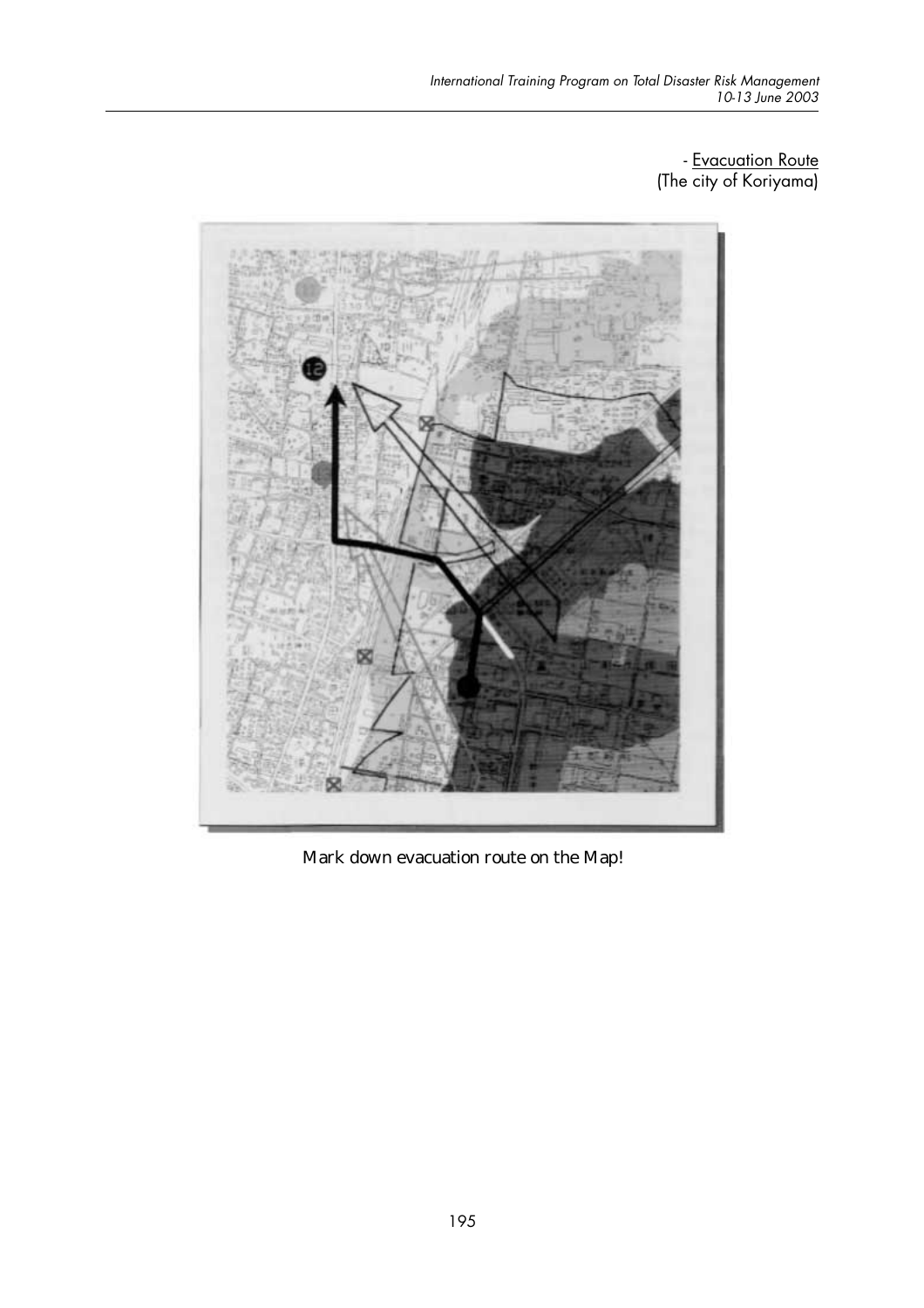# Emergency Kits -<br>(The city of Koriyama)



| Portable radio : Make sure if it is well in order.<br>Don't forget extra batteries.                                   |
|-----------------------------------------------------------------------------------------------------------------------|
| Flashlights : Make sure if it is well in order.<br>Don't forget extra batteries.                                      |
| First-aid kit: Band-Aids, disinfectant, and other<br>essential medicines.                                             |
| Candles: Don't forget matches and lighters.                                                                           |
| Emergency food : Choose food such as canned or<br>instant food, easy-to-prepare and<br>of no necessity of much water. |
| Potable water: Mineral water bottles.                                                                                 |
| Cash and valuables: Keep in a fixed place so as to<br>immediately carry them out in an<br>emergency.                  |
| Ropes: Quite useful for<br>emergency<br>escape or rescue.                                                             |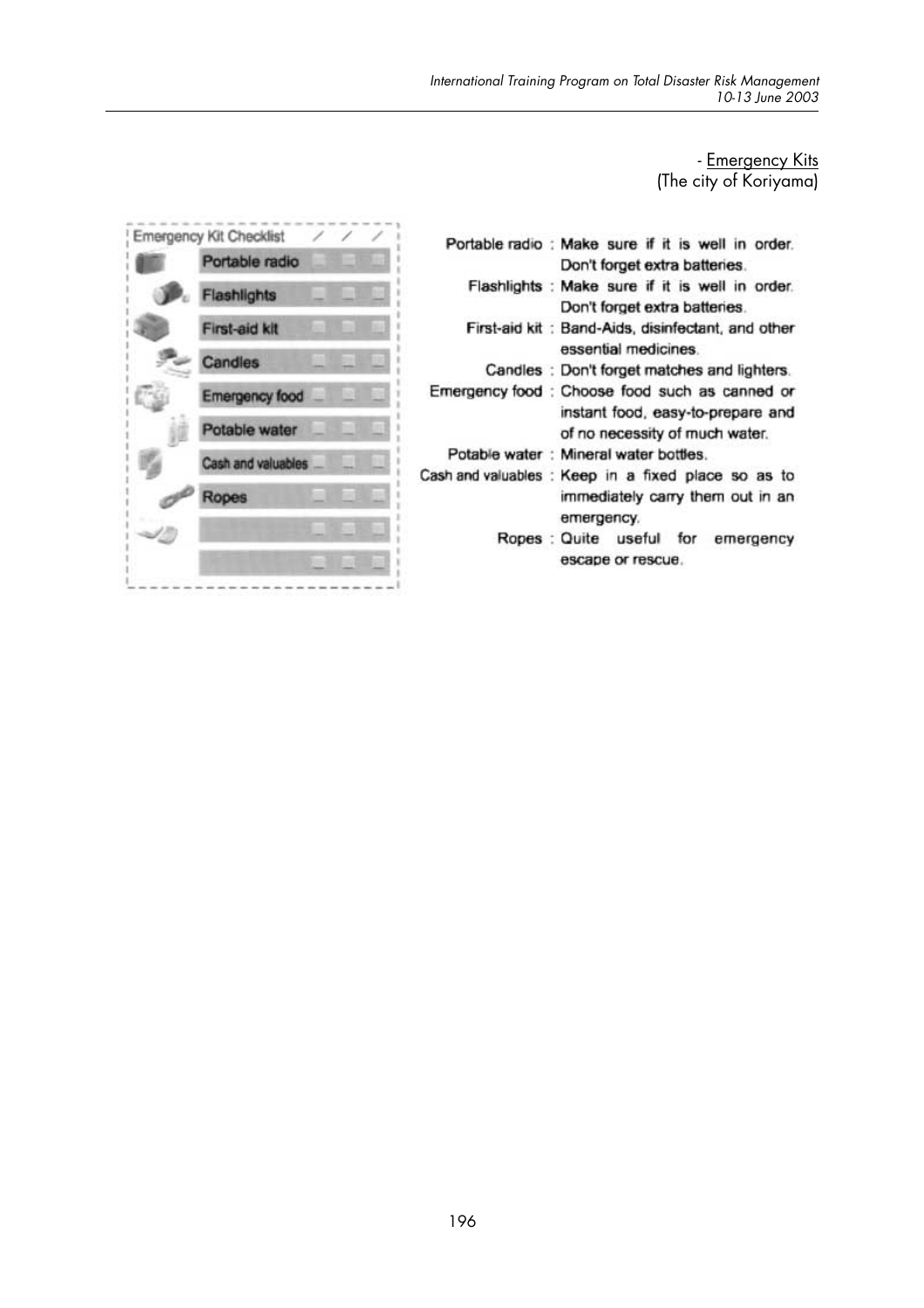- Issuance Criteria for Evacuation (The city of Koriyama)

Specified reference water-levels for issuance of evacuation warnings (Akutsu Water-level Station, the Abukuma River)

| Types of Evacuation Warning               | Specified Reference water-level |
|-------------------------------------------|---------------------------------|
| Preparation waarning for evacuation 6.40m |                                 |
| Advisory evacuation warning               | 6.80m                           |
| Imperative evacuation warning             | 7.40m                           |



Relation between levee and water-level (Akutsu Water-level Station, the Abukuma River)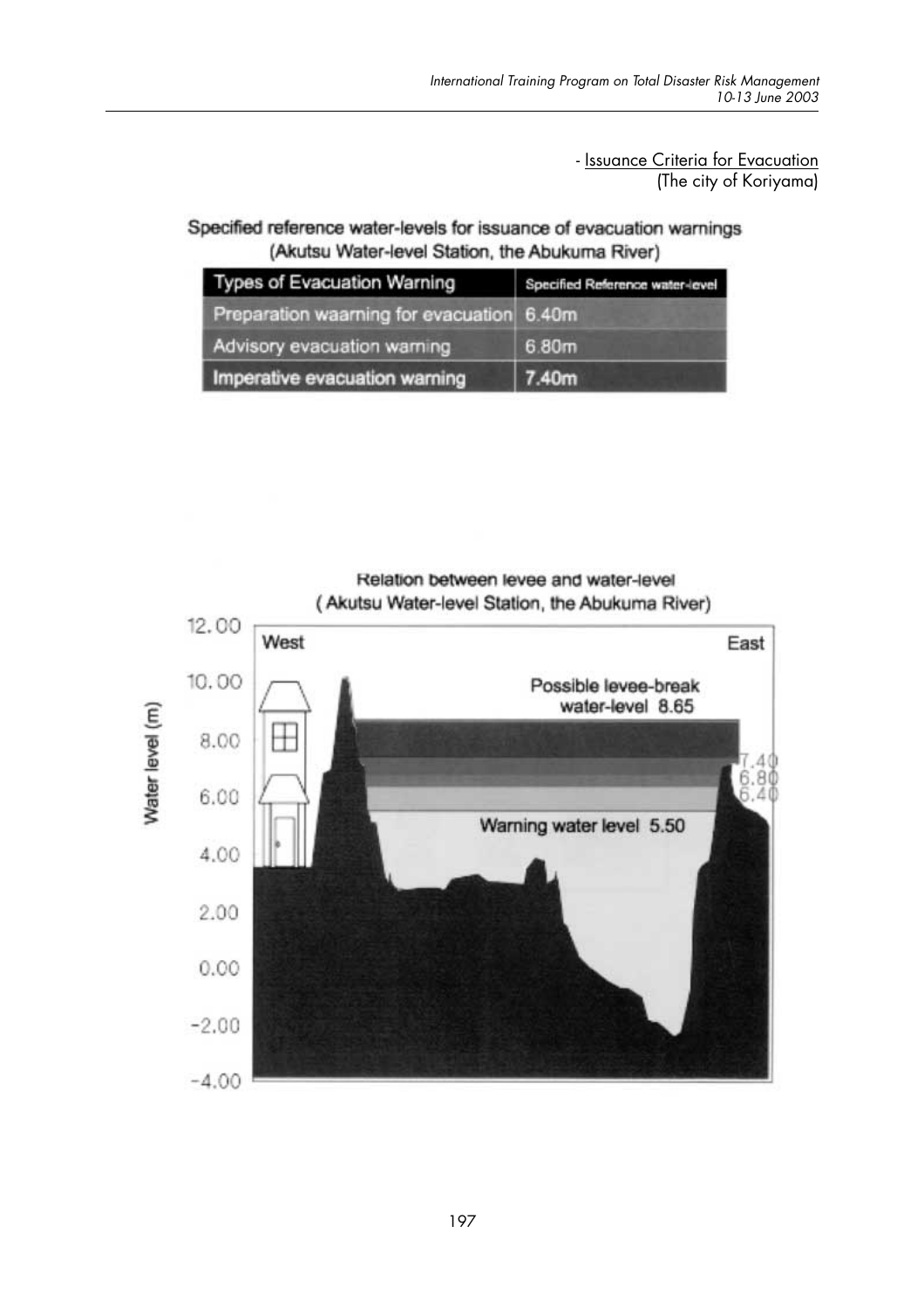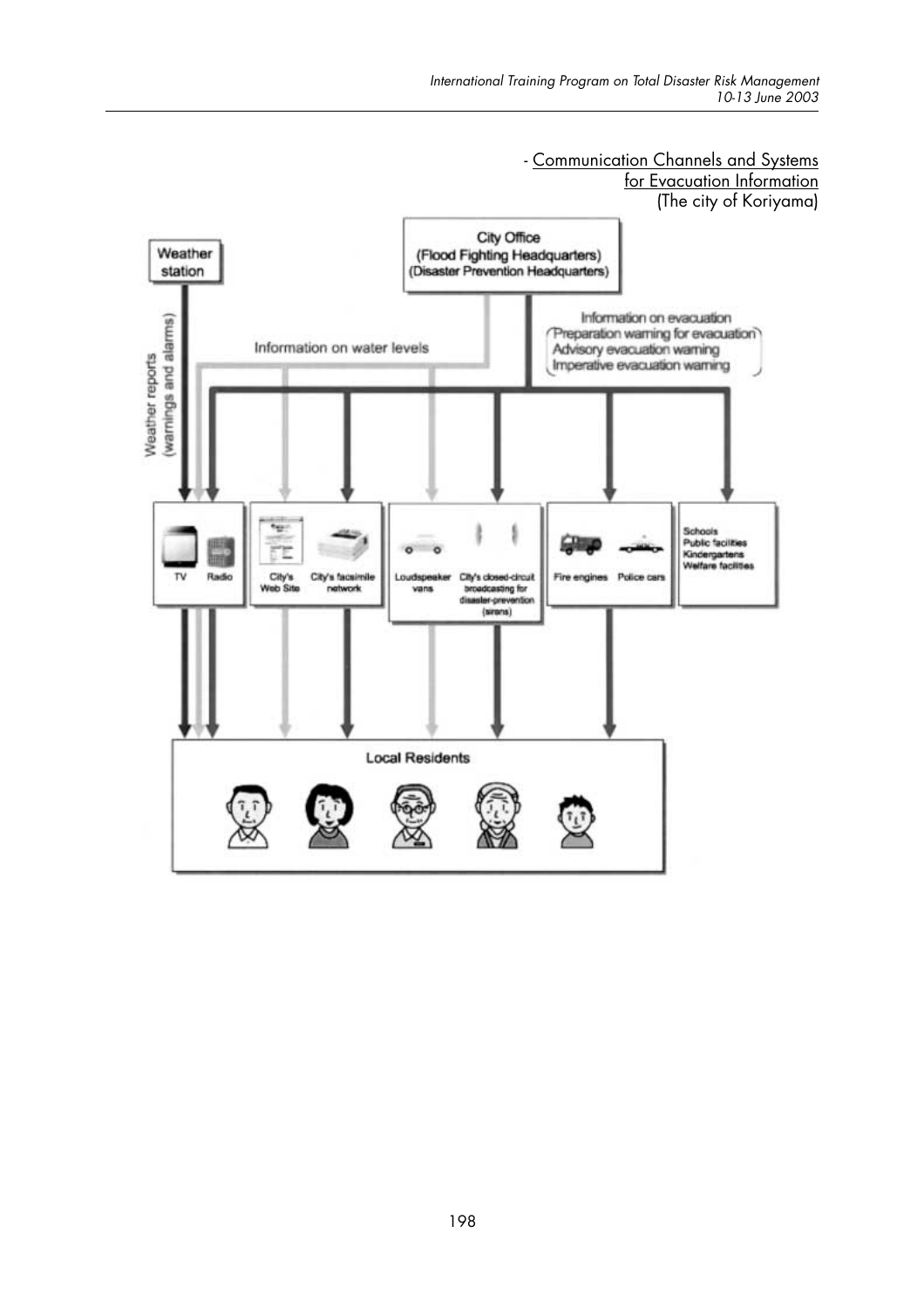### - Flooding Mechanism<br>(The city ot Koriyama)



Source: Foundation of River & Basin Integrated Communications, Japan